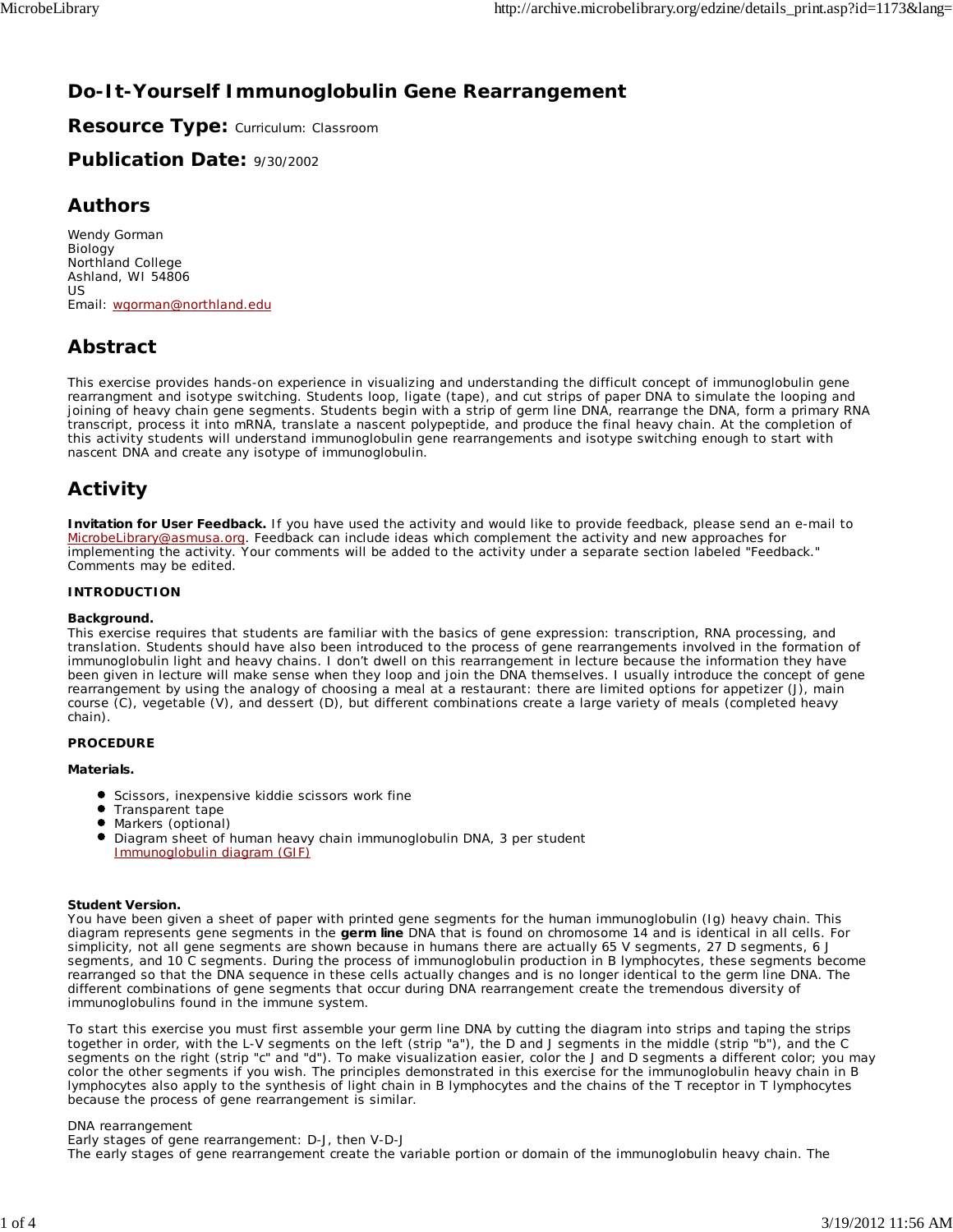combination of the V, D, and J gene segments creates up to 11,000 possible heavy chain variable domains, much like the selection of different items from a menu create a variety of complete meals. Although any V, D, and J segment can join, DNA sequences called recombination signal sequences (RSS) associated with the V, D, and J segments ensure that the segments join correctly and that they are juxtaposed in the process of rearrangement. The RSS's are complementary (depicted in the diagram as circle or concave structures) so that a V segment RSS will only join with an RSS of a D and not a J or another V.

- 1. Take your DNA strip and decide which D gene segment you want to join with which J gene segment. As far as we know, the choice of D and J segments is a random process in the lymphocyte. Bring the RSS (circle structure) of that D gene segment to overlap with the RSS (concave structure) of the J gene segment by looping your DNA. Your D gene segment should abut the J gene segment, but each one of you will join your segments a little differently. Each B cell joins gene segments a little differently as well, and this contributes to immunoglobulin diversity. Using your high-tech scissors, cut out the looped DNA. The section of excised DNA is now no longer part of the chromosomal DNA and can be recycled (literally!).
- 2. Next, decide which V gene segment you want to join with the combined D-J segment. Notice that each V segment has an associated L segment. The L is a leader sequence that permits the transport of the immunoglobulin heavy chain into the endoplasmic reticulum, therefore you must keep the L gene segment associated with the V gene segment you have chosen until the heavy chain polypeptide is made. Overlap the RSS (concave structure) of a V gene segment with the available RSS (circle structure) associated with the D-J. You may have now lost a considerable amount of DNA. This is your **rearranged DNA**, which retains all of the constant gene segments and may still have some V and J segments that were not used. There should be no unused D segments left.
- 3. Your choice of V-D-J segments to join will most likely be different from all other students in the class. Each one of you represents a different B lymphocyte in the body, each B lymphocyte undergoing a different variable domain gene rearrangement, but each student B lymphocyte now committed to their particular rearrangement.

## *Making the RNA transcript and protein*

Joining the V-D-J gene segment with a constant  $m$  and  $d$  gene segment

While the V-D-J gene segments have been joined in a specific way, the C gene segments that represent the constant domain of the Ig have remained unaltered in the DNA. Now the V-D-J becomes associated with a C gene segment. The choice of C gene segments, however, is not random but is under the influence of cytokines from the T lymphocytes. The C segment with which the V-D-J is associated determines the isotype of the immunoglobulin and the particular job that immunoglobulin will perform in the body, such as attracting macrophages (IgG), activating complement (IgM), or being transported to a newborn baby via breast milk (IgA). The first isotypes produced by a B lymphocyte are IgM and IgD and

their synthesis will therefore involve the  $m$  or  $d$  constant gene segments. The association of V-D-J with  $m$  or  $d$  gene segments does not involve further rearrangement of the DNA however, because it occurs after the DNA is transcribed to RNA.

1. You will serve as the transcriber of DNA to RNA. Copy (transcribe) a portion of your rearranged DNA onto a blank strip of paper, starting just to the left of the Leader sequence associated with your joined L-V-D-J gene segments and

ending just after the Cd gene segment. This is your **primary transcript** of RNA and it will include both the m and d

gene segments as well as unused J segments and the "s" sequence near *m*. This transcript is not yet mRNA and cannot leave the nucleus to be translated into a polypeptide until it is further processed.

- 2. To make an mRNA, decide first if you want your primary transcript to make a  $m$  heavy chain or  $d$  chain. A single primary transcript can only make one or the other, but within the nucleus of a B lymphocyte there will be many copies of this primary transcript and some will become mRNA for the  $m$  chain and some will become mRNA for the  $d$  chain depending upon how the RNA transcript is cut and spliced. Notice that your particular V-D-J gene combination **remains the same** (and antigen specificity remains the same) whether you make an mRNA for the m or d chain.
	- a. To make a m mRNA, join your L-V-D-J gene segment with the Cm segment and cut out any looped

DNA in between. Cut off the Cd. Remove the small intron between the leader and V-D-J.

b. To make a  $d$  mRNA, join your V-D-J gene segments with the C  $d$  segment and cut out any looped DNA in between, including the small intron between the leader and the V-D-J.

- 3. In order for the mRNA to be translated into a polypeptide further processing must occur; a polyadenylation tail and a methylguanosine cap must be added to either end, then the mRNA must be transported from the nucleus to the cytoplasm where it associates with a ribosome near the endoplasmic reticulum. If you wish, you may add a string of A's to the C segment and a cap to the L segment of your transcript.
- 4. Make your  $m$  or  $d$  heavy chain polypeptide by first copying (translating) your mRNA onto another strip of paper. This represents the nascent heavy chain polypeptide. The translated Leader sequence of the nascent heavy chain polypeptide permits it to enter the endoplasmic reticulum where the heavy chain associates with another heavy chain and two light chains to make a complete immunoglobulin. The leader sequence is enzymatically removed from the heavy chain polypeptide shortly after it enters the endoplasmic reticulum and is not present in the complete immunoglobulin. Cut off the Leader sequence to make your completed heavy chain. Your final paper strip representing the heavy chain should be considerably shorter than the DNA at the start of this exercise.

#### *Isotype switching*

Isotype switching changes the isotype of immunoglobulin that a B lymphocyte produces but does not change the antigen specificity of the immunoglobulin. Once a B lymphocyte has undergone V-D-J gene rearrangement it is committed to recognizing a specific antigen, but association of that rearrangement with a particular C gene segment can change. That can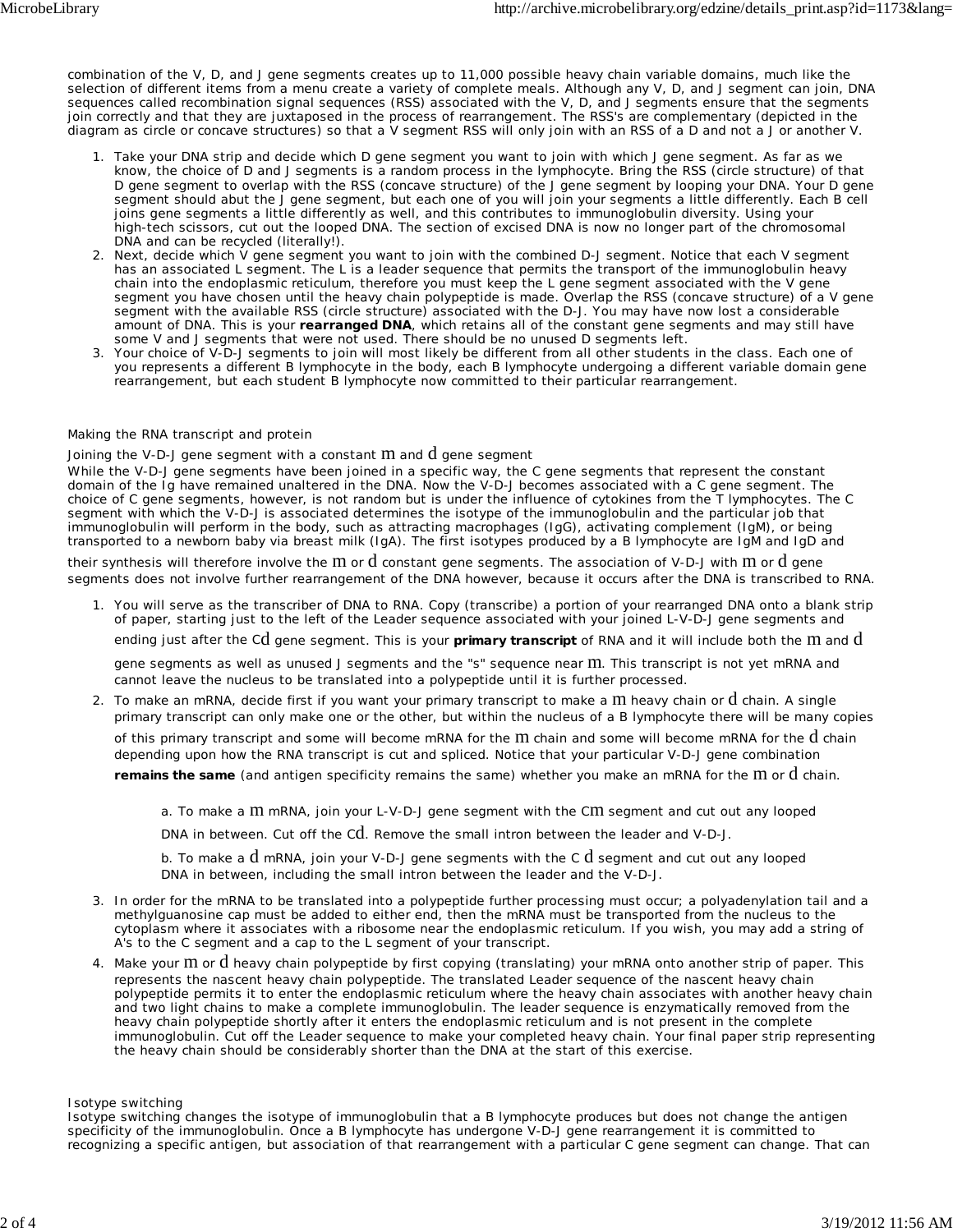change where the immunoglobulin encounters the antigen (e.g., in the lymph node or in the intestinal mucosa) or what it does with the bound antigen (e.g., attracting neutrophils or attracting complement). Note on your DNA strip, one of the C gene segments, yCe, is called a pseudogene because this gene is similar to Ce but is no longer functional.

- 1. Take your rearranged DNA strip. This time, instead of making a m or d heavy chain, you are going to switch isotypes and make a g2 heavy chain. Again, keep in mind that your V-D-J gene combination, and therefore antigen specificity, remains **exactly the same**.
- 2. Loop your DNA strip so that the Cg2 switch sequence (rectangle containing an "s" to the right of the Cg2 segment) is

next to the M switch sequence. Tape these together, cut out the looped DNA and recycle the DNA that has been

removed. This represents another stage of gene rearrangement in the DNA. Cm, Cd, Cg3, Cg1, yCe, and Ca1 were in the loop of DNA that was removed, and they are gone forever in that particular B cell.

3. Take the DNA strip and transcribe the DNA into a primary transcript as you did before by transcribing just to the left

of the L sequence of the V-D-J and ending to the right of the Cg2 segment. Your transcript will contain L-V-D-J,

unused J segments, the switch sequences, and Cg2.

- 4. To make mRNA, remove the small intron between the Leader sequence and V-D-J and the intron (including the switch sequences) between V-D-J and Cg2.
- 5. To make an IgG2 heavy chain polypeptide, translate your arrangement onto another strip of paper. Cut off the leader sequence from your nascent polypeptide. This represents your IgG2 heavy chain.
- 6. Suppose you now want to switch isotypes again, there are just four constant gene segments left on your DNA: Cg2, Cg4, Ce, and Ca2. To switch to IgE isotype, bring the Ce switch site sequence next to the Cg2 switch sequence, tape together, and remove the looped DNA. This is yet another gene rearrangement, and the Cg2 and Cg4 gene segments are now gone.
- 7. To make a primary transcript of IgE, transcribe your DNA as before, starting from the left of the V-D-J Leader and ending to the right of the Ce.
- 8. Remove the introns to make the mRNA.
- 9. Translate the mRNA by making a copy of the mRNA and trimming off the leader to make an IgE polypeptide.
- 10. If you wanted to, you still have the option of switching to IgA2 **only**.

#### *Test your understanding*

You should have completed three polypeptides for three different heavy chain isotypes, each with the same variable region but a different constant region. To receive credit for this exercise you will perform the rearrangement for another specific chain. Each person in the class will be assigned a different heavy chain configuration. Each person will therefore be analogous to a different B lymphocyte in the body.

- 1. From the stack of note cards, take one. Construct your assigned heavy chain polypeptide as you did before using a new DNA strip. The end result should match the heavy chain on the card.
- 2. To be truly analogous to a B lymphocyte, you would have to construct millions of copies of your particular heavy chain polypeptide!
- 3. When you have completed your assignment, attach it to the note card and write your name on the card.

#### **Instructor Version.**

This exercise is intended to allow students to make mistakes because they can easily go back and start over, and to have fun while learning a difficult concept. Students may work alone or with a partner for the initial part of the exercise but should work alone when they construct their assigned polypeptide. Encourage students to help each other. A few students request extra copies of the DNA so they can practice further on their own. The DNA diagram can be enlarged when it is photocopied.

1. A sample note card might look like this:

Provide the primary transcript and final polypeptide for the following: V35-D15-J5-Cg4

2. A sample rearranged DNA from a student might look like this:

| L | ີ<br>V35<br>3. A sample primary transcript from a student:   | L               | V50 | D21                      | <b>J4</b> | J5 | J6         | s<br>Cμ |        | cδ |
|---|--------------------------------------------------------------|-----------------|-----|--------------------------|-----------|----|------------|---------|--------|----|
| L | <b>V50</b>                                                   | D21             | J4  |                          | J5        | J6 |            | s       | $C\mu$ | Cδ |
| L | 4. Sample mRNA for IgM and IgD from a student:<br><b>V50</b> | D <sub>21</sub> | J4  | $\mathbf{C}\mathbf{\mu}$ |           | L  | <b>V50</b> | D21     | J4     | Cδ |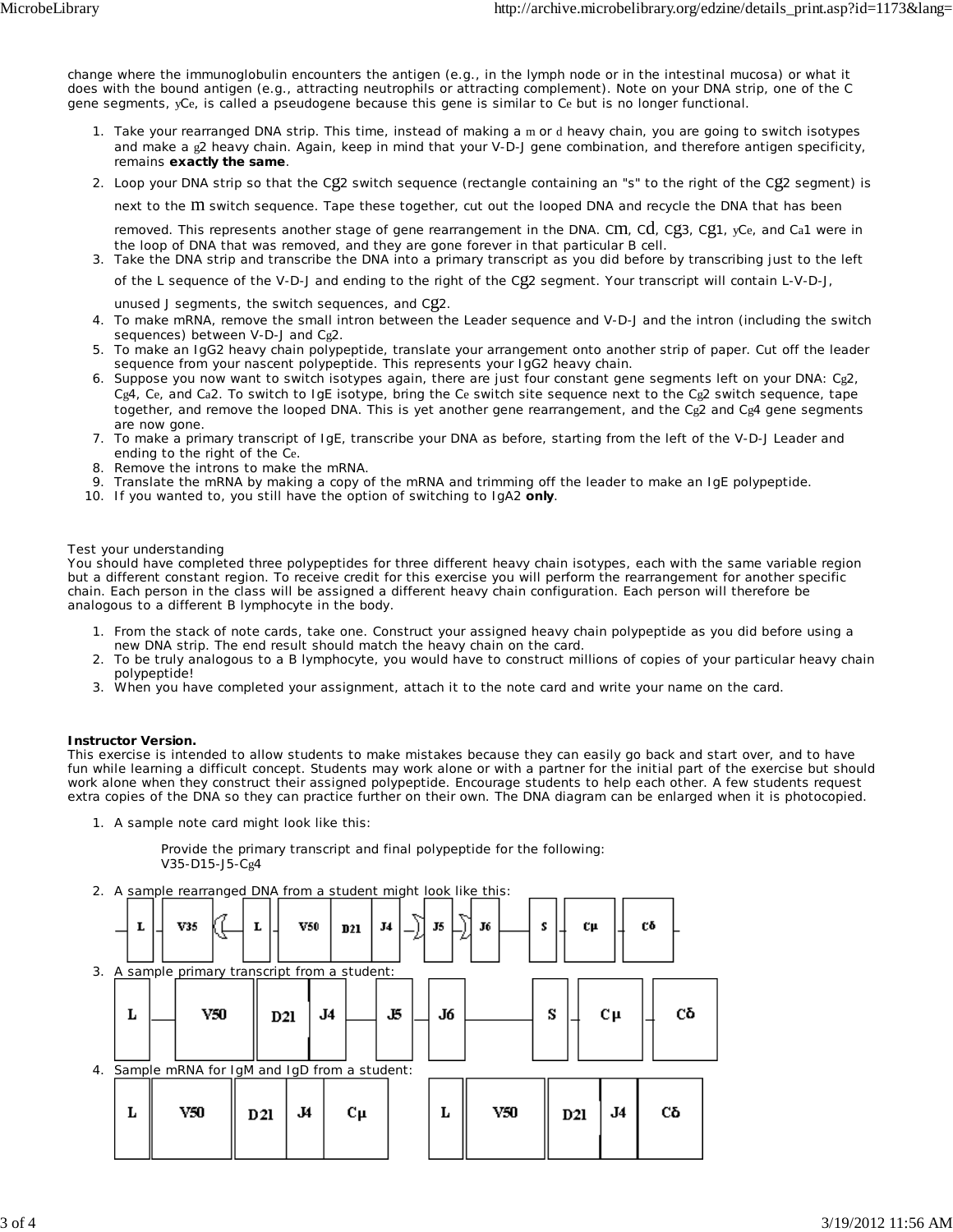5. A sample IgM heavy chain from a student:

| <b>V50</b> | D21 | J <sub>4</sub> | Cμ |  |
|------------|-----|----------------|----|--|
|------------|-----|----------------|----|--|

### **Safety Issues.**

None. Use blunt scissors if pointed ones are an issue.

### **ASSESSMENT and OUTCOMES**

### **Suggestions for Assessment.**

Assessment of student understanding and success in creating an immunoglobulin heavy chain starting with DNA is their ability to form the correct finished product. Student progress can easily be monitored during the exercise, allow students to make corrections on their DNA strip or start with a new strip, if necessary. The final product can be quickly checked. I give students points for completing the exercise, and they can repeat it until it is done correctly.

#### **Field Testing.**

I have done this activity about six times in an immunology class. Students have responded positively, particularly those who had difficulty in following the cutting and splicing as it was presented in lecture and in their textbook.

#### **Student Data.**

This exercise is so defined that all students initially finish with the same products and their final individual polypeptide is easily checked.

### **SUPPLEMENTARY MATERIALS**

Immunoglobulin heavy chain gene segments of germ-line DNA (PDF FILE)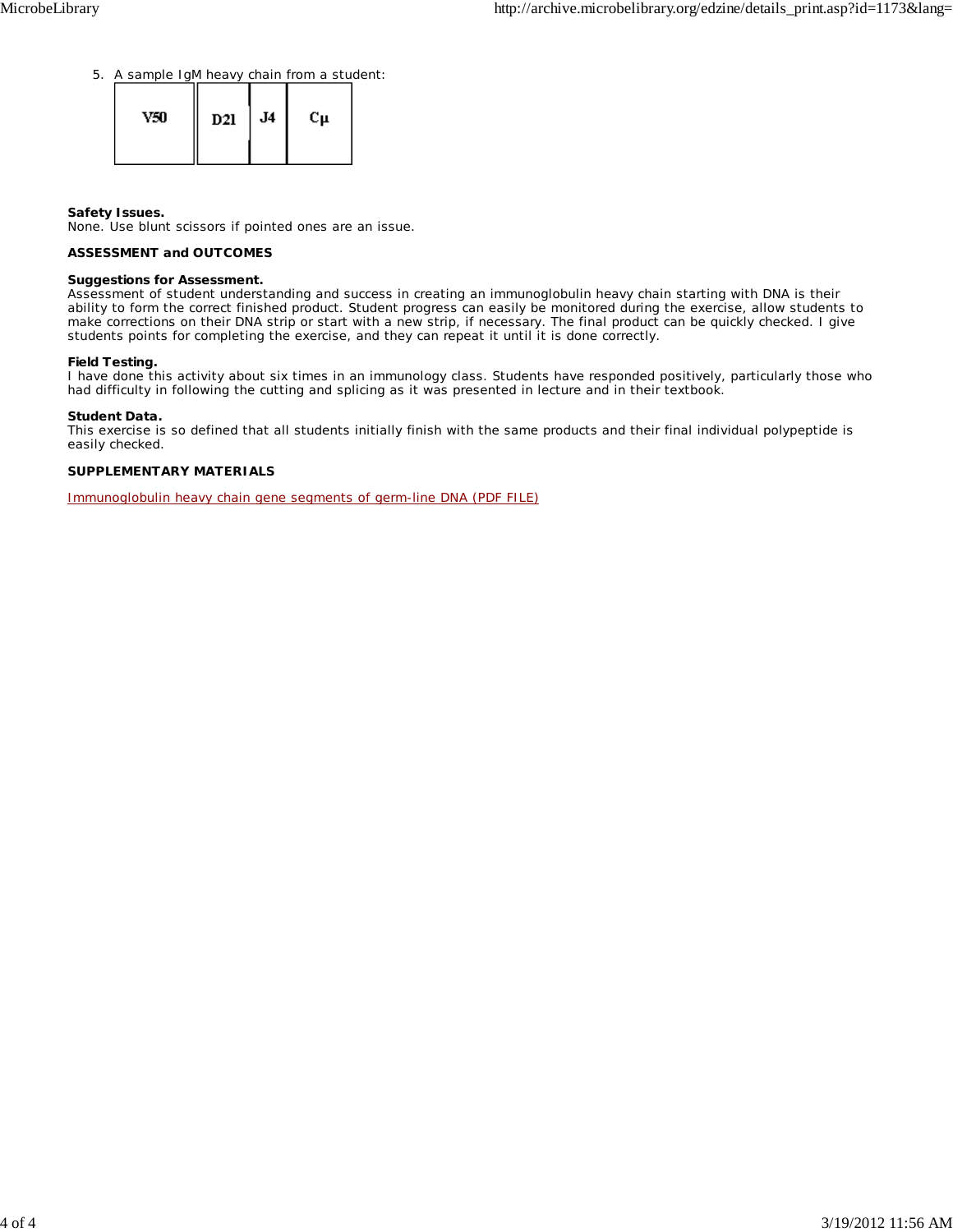Human immunoglobulin heavy chain gene segments of germ-line DNA